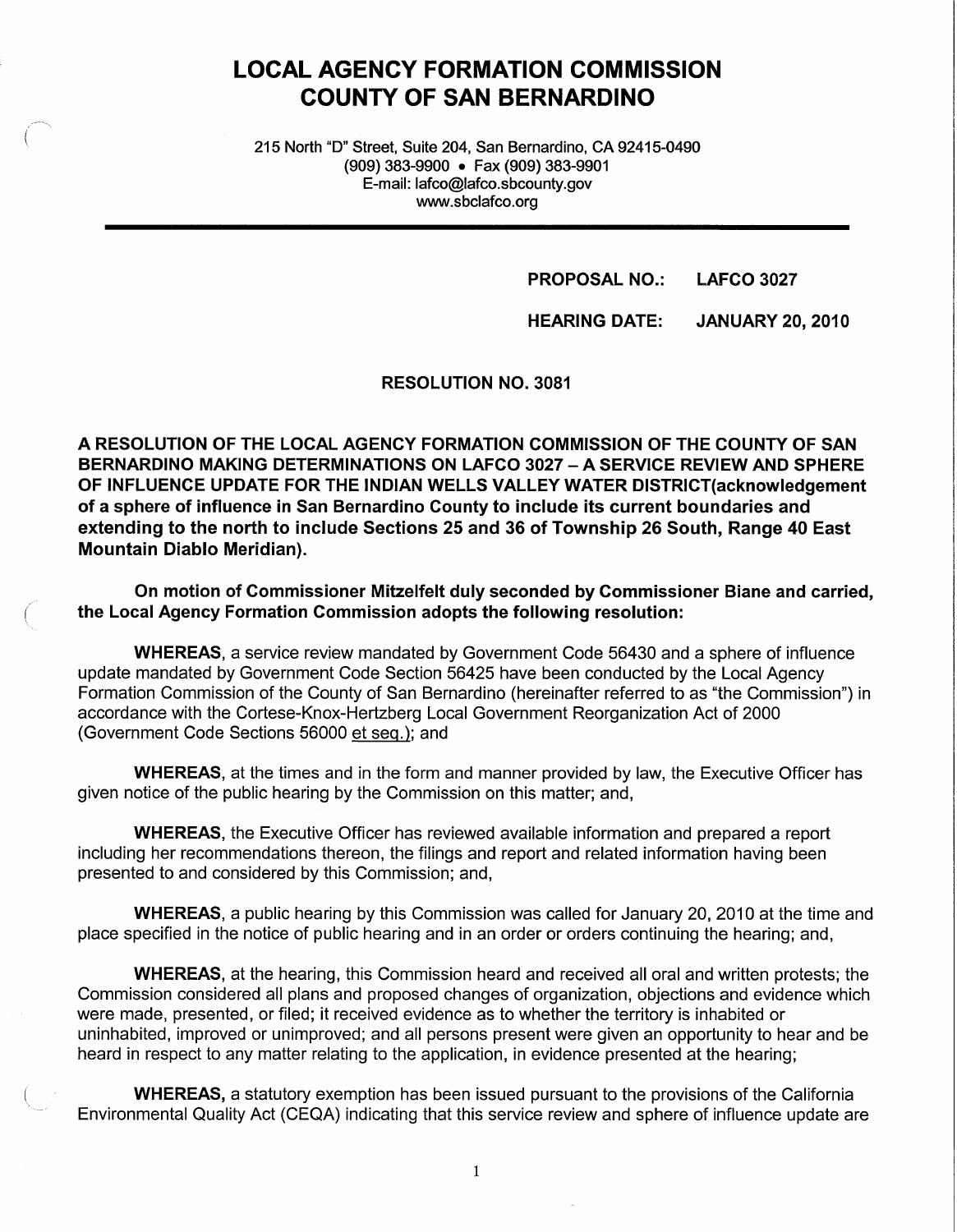#### **RESOLUTION NO. 3081**

statutorily exempt from CEQA and such exemption was adopted by this Commission on January 20, 2010. The Executive Officer was directed to file a Notice of Exemption within five working days of its adoption;

**WHEREAS,** based on presently existing evidence, facts, and circumstances filed with the San Bernardino Local Agency Formation Commission and considered by this Commission, it is determined that the sphere of influence for the Indian Wells Valley Water District (hereafter shown as the District) shall be acknowledged in San Bernardino County to include its current boundaries and extending to the north to include Sections 25 and 36 of Township 26 South, Range 40 East Mountain Diablo Meridian as more specifically depicted on the map attached hereto as Exhibit "A", and;

**WHEREAS,** the determinations required by Government Code Section 56430 and local Commission policy are included in the report prepared and submitted to the Commission dated January 13, 2010 and received and filed by the Commission on January 20, 2010, a complete copy of which is on file in the LAFCO office. The determinations of the Commission are:

#### **1. Growth and population projections for the affected area:**

In Kern County, the City of Ridgecrest decreased in population from 28,295 in 1990 to 24,927 in 2000. Since 2000, the population has returned to its 1990 level with a 2009 population of 28,353 in 2009, according to the State Department of Finance. The primary cause for the fluctuation in population is changes in employment at the Naval Weapons Center - China Lake. As detailed in the Kern LAFCO service review for the District, according to the Kern Final 2007 Destination 2030 Regional Transportation Plan, population within the City is anticipated to increase annually by ( 1.49% through 2030 as follows:

2010: 27,900 2020: 31,800 2030: 36,200

In San Bernardino County, the population from 2005 is roughly 253, according to the District. The District indicates that the San Bernardino portion will experience little growth since it is bordered on the north and east by the Naval Weapons Center - China Lake and by Bureau of Land Management lands on the south. The District, utilizing Kern Council of Governments and Census projections, has provided the 2005 population and growth projections for the District as a whole as follows:

| 'ear | へへへこ<br>2005 | ה והר | 2015        | nnnn               | 2025       | 2030 |
|------|--------------|-------|-------------|--------------------|------------|------|
| $ -$ | $\sim$       |       | $\sim$<br>ົ | $\sim$ $\sim$<br>. | nnni<br>ЭU |      |

LAFCO has not received any project notices since 2005 from the County of San Bernardino Planning Department regarding General Plan Amendments, tentative tract developments, and Conditional Use Permits for increased residential and commercial development in this area.

Although the projections from the Kern LAFCO report and the District vary, the difference is not statistically significant. Nonetheless, the population of the District will increase through 2030 and any changes in employment at the Naval Weapons Center will directly affect the population of the District. According to a Los Angeles Times article, 1,000 civilian jobs are anticipated to be added by 2011. Additionally, the Sierra Sands Unified School District is investing \$25 million to modernize its schools, and the Ridgecrest Regional Hospital is spending \$70 million to add units to its 80-bed facility by 2010.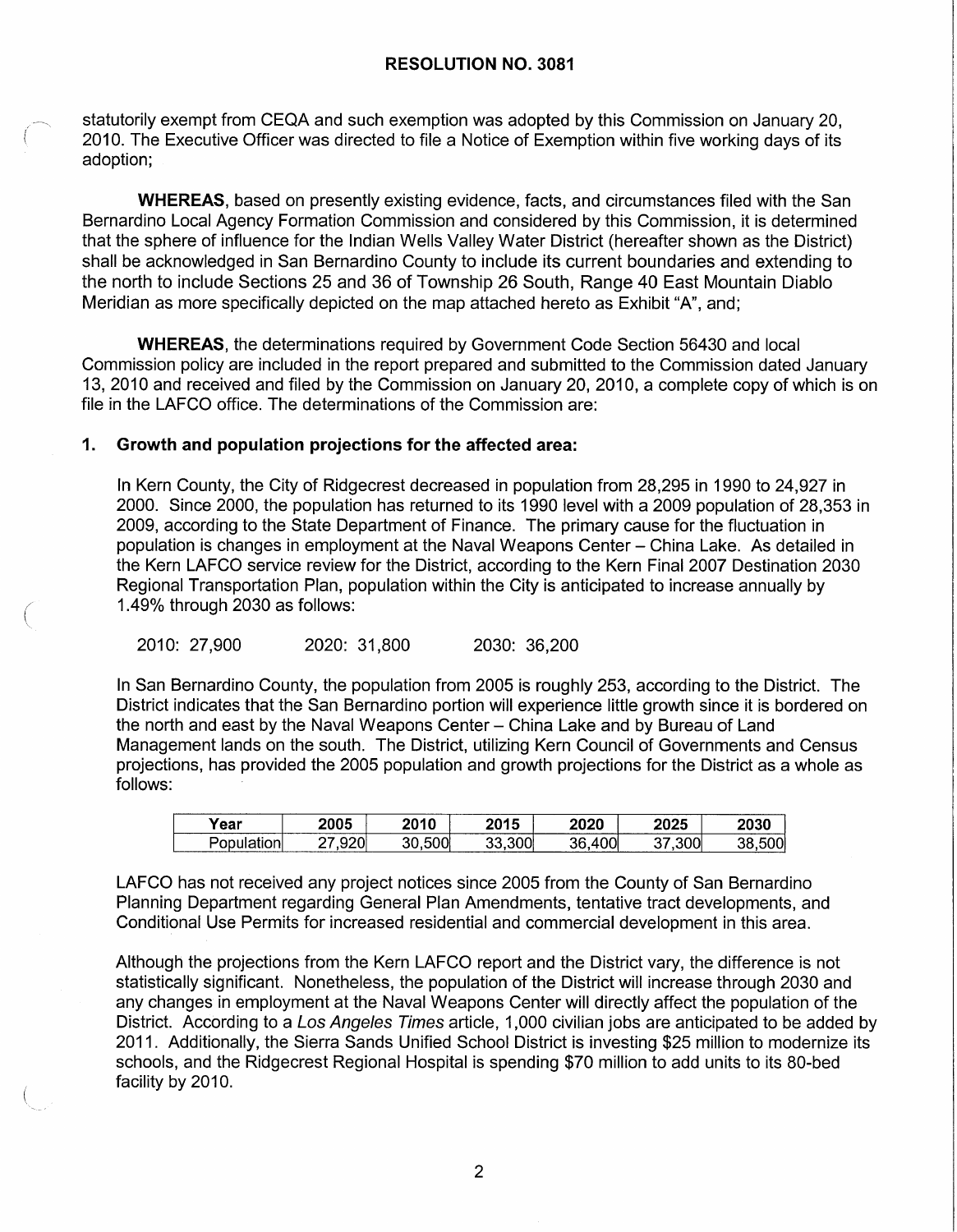At present, the land uses within the San Bernardino portion of the District and its sphere of influence include residential and vacant lands. The County of San Bernardino has assigned general plan land use designations of Resource Conservation and Rural Living. The land ownership breakdown within the District's boundary and sphere is identified in the table below. It is not anticipated that the portion within San Bernardino County will experience significant growth given the current land use patterns.

| <b>Land Owner</b>            | <b>Sq Miles</b><br>(Boundary & Sphere) | Percentage |
|------------------------------|----------------------------------------|------------|
| US Bureau of Land Management |                                        | 34.00%     |
| Private                      | 1.51                                   | 24.33%     |
| Militar                      | 2.59                                   | 41.67%     |
| Total                        | 6.21                                   | 100.0%     |

source: County of San Bernardino, Information Services Department

#### **2. Present and planned capacity of public facilities and adequacy of public services, including infrastructure needs or deficiencies:**

#### Water Plans and Requirements

Pursuant to the Urban Water Management Planning Act, each urban water supplier shall update its plan at least once every five years on or before December 31, in years ending in five and zero, and shall file with the Department of Water Resources (DWR) a copy of the plan. In years ending in six and one, DWR submits a report to the State Legislature summarizing the status of the plans and identifies the outstanding elements of the individual plans. The DWR report to the Legislature for the 2005 urban water management plans was reviewed, and the report identifies that the District did not submit a 2005 urban water management plan. The District states that it did submit a 2005 plan to DWR. A copy of the 2005 plan is on-file at the LAFCO staff office.

#### Water System

The District supplies domestic water to customers in the City of Ridgecrest and surrounding areas. The sole supply source is the Indian Wells Valley Groundwater Basin (a basin that is not adjudicated). The District utilizes 11 wells that can produce up to 17 million gallons per day. According to the Kern LAFCO report, the District has stated that an additional 2,320 gallons per minute in production is needed to meet maximum daily demand with a 20% redundancy. Should one or two wells become unavailable during a maximum pumping day, the ability to meet demand would be compromised. In addition, there are two wells in standby status with one of the wells, Well 19, anticipated to be placed in inactive status and then destroyed.

The remaining facilities include ten water storage reservoirs with a combined storage capacity of 16.6 million gallons and over 1 million linear feet of transmission pipelines. The system is divided into five separate pressure zones which utilize six booster pumping plants. Water deliveries range from an average of 125 million gallons a month in the winter to 360 million gallons during the summer.

As of December 31, 2008, the number of active service connections was 11,643 with 188 inactive connections. Of the active connections, 101 are in San Bernardino County.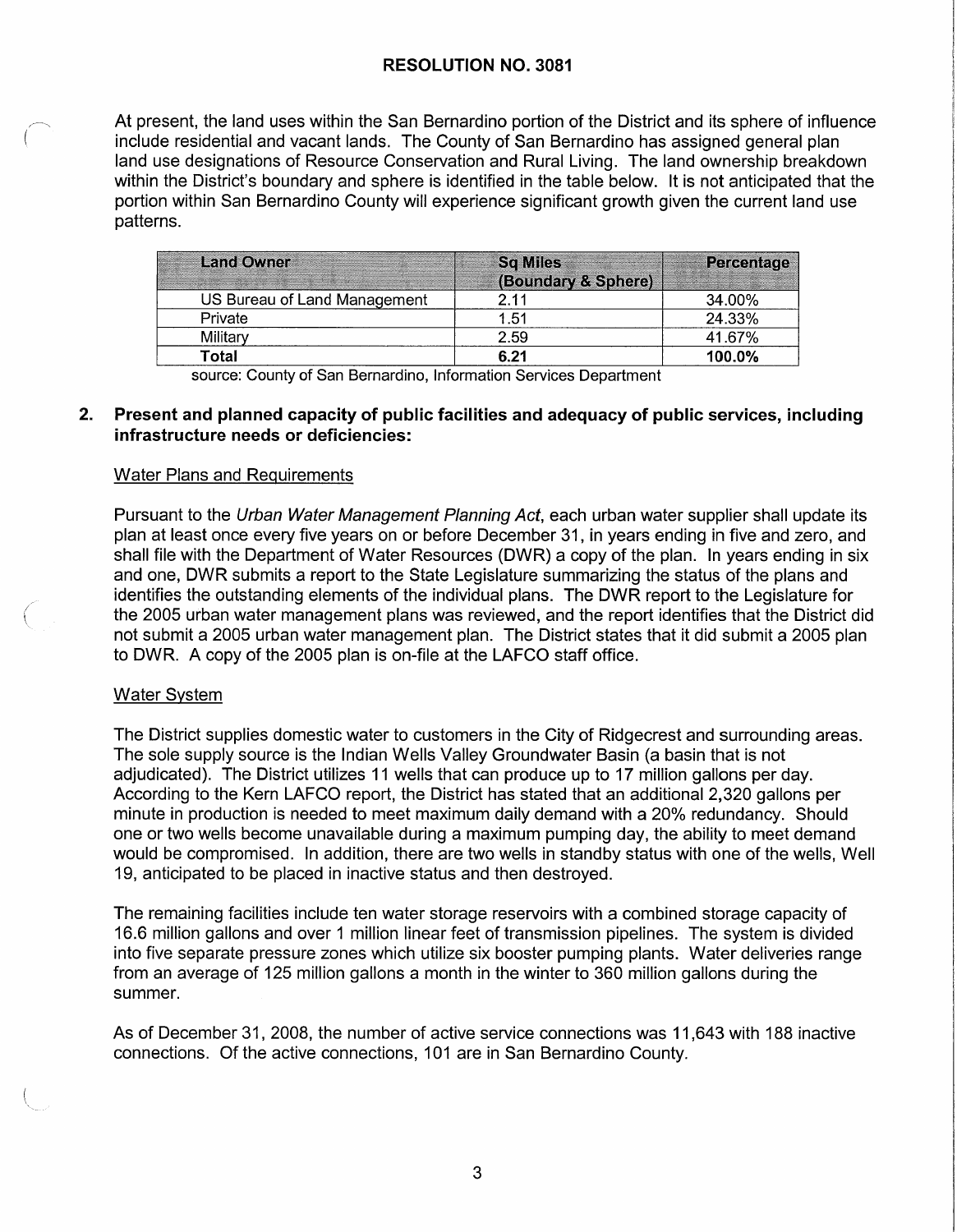#### **RESOLUTION NO. 3081**

Rates are on a tiered structure which can promote conservation. According to the District's rate ordinance, the District participates in the sale of bulk water. For more information regarding water hauling, see the Water Discussion section of this report.

#### Water Quality

The following summary regarding arsenic is taken from the 2008 Annual Water Quality Report.

In 2006 the Environmental Protection Agency reduced the maximum contaminant level (MCL) of arsenic in drinking water from 50 parts per billion (ppb) to 10 ppb based on public health protection, technical feasibility, and cost. The level of arsenic in our water has not changed, but the standard has changed.

The District began compliance testing in December 2007. At that time, Wells 9A, 11 and 13 were put on quarterly monitoring. While Well 11 is still being monitored for compliance, Wells 9A and 13 violated the MCL based on samples collected in March, July and October 2008. The State of California adopted the new arsenic level of 10 ppb in November 2008 and began requiring water systems with water sources higher than 10 ppb to inform all their customers. As a result, the District began sending notices to their customers every 3 months. The District will continue to send these notices until our arsenic removal facilities are operational in 2010.

To comply with this new drinking water standard, the District will construct two treatment plants. Each will have the ability to treat water from two wells. Construction is estimated to begin late 2009/early 2010. The total cost of the two treatment plants and related pipelines is estimated at \$8 million.

Other than arsenic violations in Wells in 9A and 13, no other violations are identified in the 2008 Annual Water Quality Report. A review of the records on file since 2000 with the Lahontan Regional Water Quality Control Board does not identify any enforcement actions regarding the District.

#### Capital Improvements

(

During FY 2008-09, the District invested \$2.1 million in mainline replacement, automated meter reading units, and security improvements.

Since the close of the 2008-09 fiscal year, in September 2009, the District entered into a 30 year Certificate of Participation debt agreement for \$20 million at an interest rate of 5.14%. The COP funds will be used to cover \$15.1 million in capital projects including arsenic treatment plants, the Ozone tank reservoir and well improvements, and \$2.9 million will be used to re-finance the 1999 Series Bond. However, the costs of the projects exceed the COP funds. The District has identified the capital costs of the projects to be:

- \$12.1 million for the arsenic treatment plant
- \$6.5 million for water supply improvement
- \$1.5 million for the D-zone tank reservoir
- \$321,000 for finalization of brackish water treatment pilot program
- \$100,000 for development of an aquifer storage and recovery project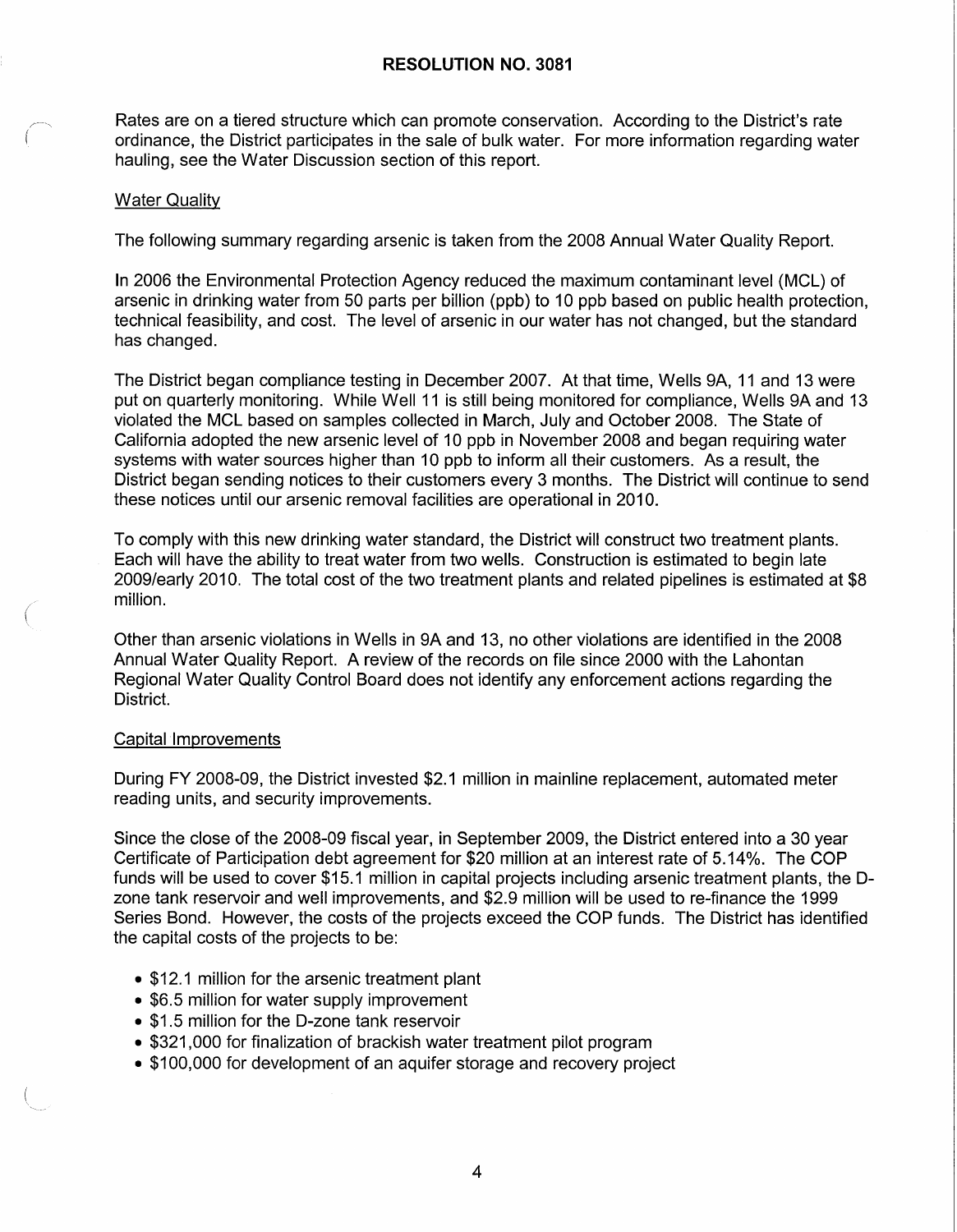# Mojave Water Agency (San Bernardino County)

The District is within the boundaries of a state water contractor in each county (Mojave Water Agency in San Bernardino County and Kern County Water Agency). The California Aqueduct travels in a southeasterly direction through Bakersfield in Kern County and enters San Bernardino County in an easterly direction just north of Phelan. However, the service areas of the District in both counties are over 75 miles away from the California Aqueduct. Further, three groundwater basins separate the service area of the District and the discharge locations of the supplemental water. Therefore, accessibility to supplemental water is not feasible at this time. According to property tax data available from the San Bernardino County Assessor, Mojave Water Agency (MWA) receives a share of the one percent general levy from the properties within San Bernardino County. Also, these properties pay for MWA Bond Debts 1 and 2 for MWA's obligations for the State Water Project contract.

# **3. Financial ability of agencies to provide services:**

The District's primary source of revenue is from the sale of water. It does not receive a share of the general property tax levy. The largest expenses are the delivery of water and personnel. A review of the District's financial statements for FY 2006-07, 2007-08, and 2008-09, show that revenues were in excess of expenditures for FY 2006-07 and 2007-08. However, in FY 2008-09, water sales decreased and expenditures increased which resulted in expenditures greater than revenues by \$391,464. Should the trend of expenditures being greater than revenues continue, the District will experience administrative and operational challenges.

# FY 2008-09 Audit

(  $\overline{\phantom{a}}$ 

A review of the FY 2008-09 audit identifies the following highlights:

- Total assets were valued at roughly \$48 million
- Total liabilities were valued at roughly \$12 million
- Total net assets were valued at \$36 million and changed less than 1% from prior fiscal year
- Total revenues for the year equaled \$8,190,456, which is \$661,000 less than revenues collected from prior year.
- Total expenses for the year equaled \$8,581,920, which is \$97,000 more than prior year.
- Total expenses incurred were \$391,464 more than total revenues.

As identified in the FY 2008-09 audit, the District has plans to adopt Governmental Accounting Standards Board (GASB) 45, "Accounting and Financial Reporting by Employers for Post Employment Benefits Other Then Pensions" for the plan year beginning July 1, 2009. This statement addresses how governments should account for and report their costs and obligations related to post employment healthcare, healthcare subsidies, and other non-pension benefits.

# Long-term Debt

Shortly after the District annexed into San Bernardino County, new water mains and appurtenances were installed to replace the deteriorated water distribution system of the H.L.M. Water Company. Funding for the construction and replacements were from the District's Assessment District 82-1 in San Bernardino County. A review of the District's audits and San Bernardino Assessor data does not show Assessment District 82-1 as an existing assessment district.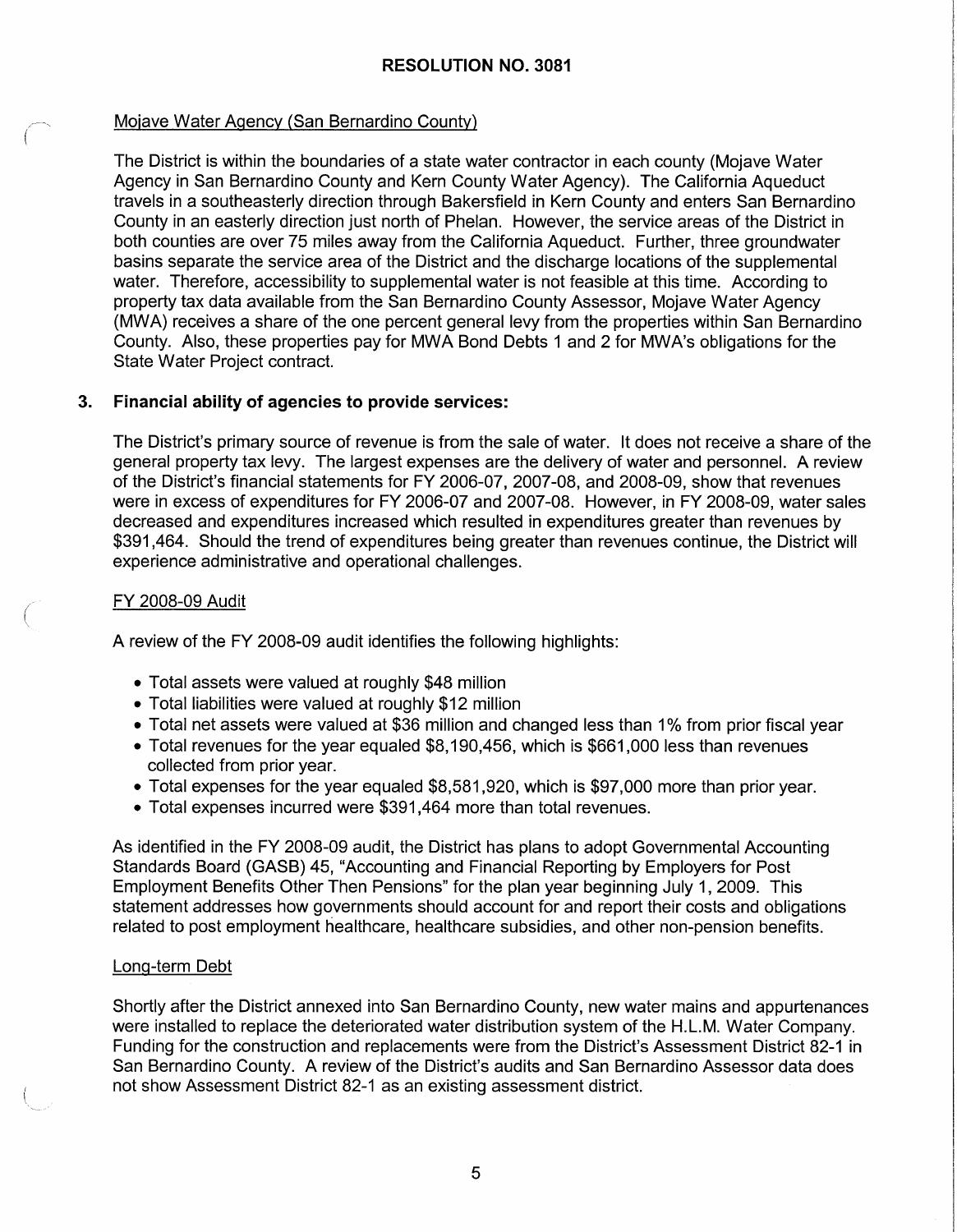For FY 2008-09, long-term debt was reduced by \$792,000 to \$10.8 million in outstanding bonds and notes. As of June 30, 2009, the long term debt consisted of the following:

|                                                        | 2009         | 2008         |
|--------------------------------------------------------|--------------|--------------|
| Loans:<br>Proposition 55, Safe Drinking Water Act Loan | \$3,011,487  | \$3,185,076  |
| Proposition 44, Water Conservation Construction Loan   | 145,847      | 184,419      |
| <b>Total Loans</b>                                     | 3.157,334    | 3,369,495    |
| Revenue Bonds:                                         |              |              |
| California Statewide Communities Development Authority |              |              |
| Water and Wastewater Revenue Bonds, Series 1999A       | 3,125,000    | 3,365,000    |
| Water Revenue Refunding Bonds, Series 2003             | 4,480,000    | 4,820,000    |
| <b>Total Revenue Bonds</b>                             | 7,605,000    | 8,185,000    |
| <b>Total Long-Term Debt</b>                            | \$10,762,334 | \$11,554,495 |

The 1999 bonds identified in the chart above were issued as a pooled financing program. The bond instruments were issued on behalf of the District, Lake Arrowhead Community Services District, and the City of Ripon.

# Statutory and Constitutional Requirements

*(*   $\checkmark$ 

- The District does not receive a share of the general property tax levy. Therefore, it is not subject to an appropriations limit.
- Section 26909 of the Government Code requires regular audits of district accounts and records. According to records from the State Controller, the last audit received was for FY 2008-09.

# **4. Status of, and opportunities for, shared facilities:**

The District and the Naval Weapons Center at China Lake constructed two emergency water system interconnections in 1987. The maximum transfer rate is 3,000 gallons per minute with a maximum daily capacity of 4.3 million gallons. The interconnections permit either entity to deliver water to the other as needed to meet water supply requirements during emergencies caused by well pumping plant or transmission pipeline failure. They are not intended to augment the normally available water supply of either entity.

In 1991, the District entered into an agreement with the North American Chemical Company (Kern County) that established interconnections between the respective water systems for emergency purposes only. The interconnection facilities are now owned by Searles Valley Minerals Inc.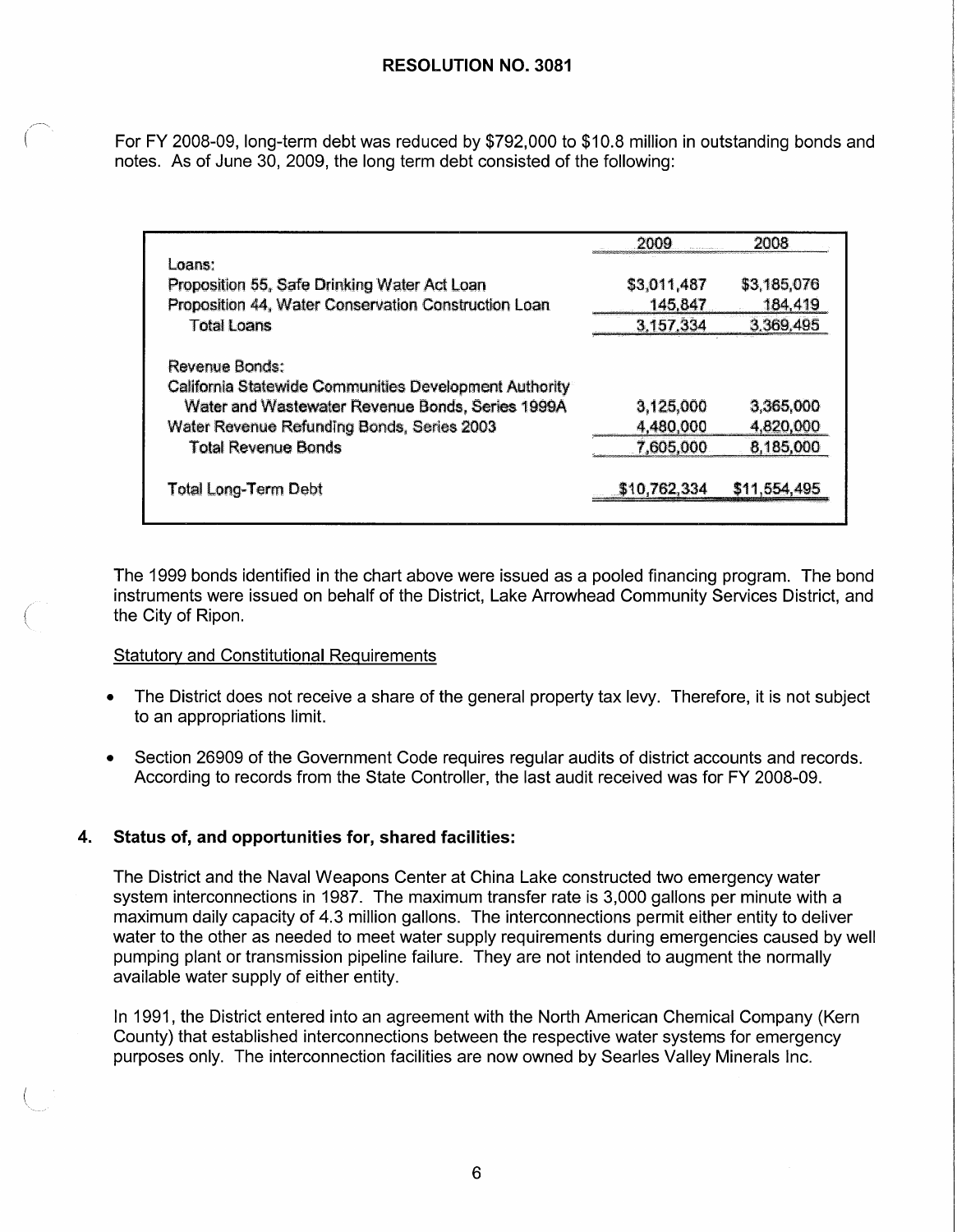#### **5. Accountability for community service needs, including governmental structure and operational efficiencies:**

# Local Government Structure and Community Service Needs

Indian Wells Valley Water District is an independent district and is governed by a five-member board of directors. Members are voted by the electorate or are appointed in-lieu of election by the County Board of Supervisors to four-year staggered terms. According to the District, there have been five elections within the past 10 years. Below is the current composition of the board, their positions, and terms of office:

| <b>Board Member</b>         | <b>Title</b>          | "erm |
|-----------------------------|-----------------------|------|
| Leroy Corlett               | President             | 2012 |
| Peter Brown                 | <b>Vice President</b> | 2010 |
| Margaret L. (Peggy) Breeden | <b>Director</b>       | 2012 |
| Donald J. Cortichiato       | Director              | 2012 |
| Harold W. Manning           | <b>Director</b>       | 2010 |

Board meetings are held the second Monday of the month at 7pm at the District office in Ridgecrest, Kern County and are open to the public. An attorney is present at all public meetings. The District has a website for the public to seek information or voice concerns (www.iwvwd.com). The District operates with an annual balanced budget that is adopted at a public hearing, and the board is provided with quarterly finance reports.

# Kern Grand Jury

(  $\checkmark$ 

The Kern Grand Jury reviewed the District in 2004-05. Among the Grand Jury findings and comments related to the District were:

- \$54,000 a year to cover medical costs for the Board of Directors is excessive.
- Board receives a reasonable amount of compensation for meeting attendance.
- District appears to be a well run organization that makes mistakes but learns from them and takes positive and constructive actions to not repeat them.
- The largest problem currently facing the District is public education in regards to water contamination, arsenic levels, and conservation. They appear to be making great strides in this area with an excellent and informative website and a quarterly newsletter.

# Operational Efficiency

The District is a member of the following joint powers agreements:

- Association of California Water Agencies (ACWA) for a health and welfare insurance.
- Special District Risk Management Association (SDRMA) for property and liability insurance and workers compensation.
- The District has entered into an agreement to jointly finance the creation and publication of a conservation book for distribution in California high desert communities. The project's participants are the District, Rosamond Community Services District, Palmdale Water District, City of Palmdale, Kern County Water Agency and Naval Air Weapons Station China Lake.
- The Indian Wells Valley Water District is located in the Indian Wells Valley groundwater basin. This basin is the sole source of water for the City of Ridgecrest and its outlying areas,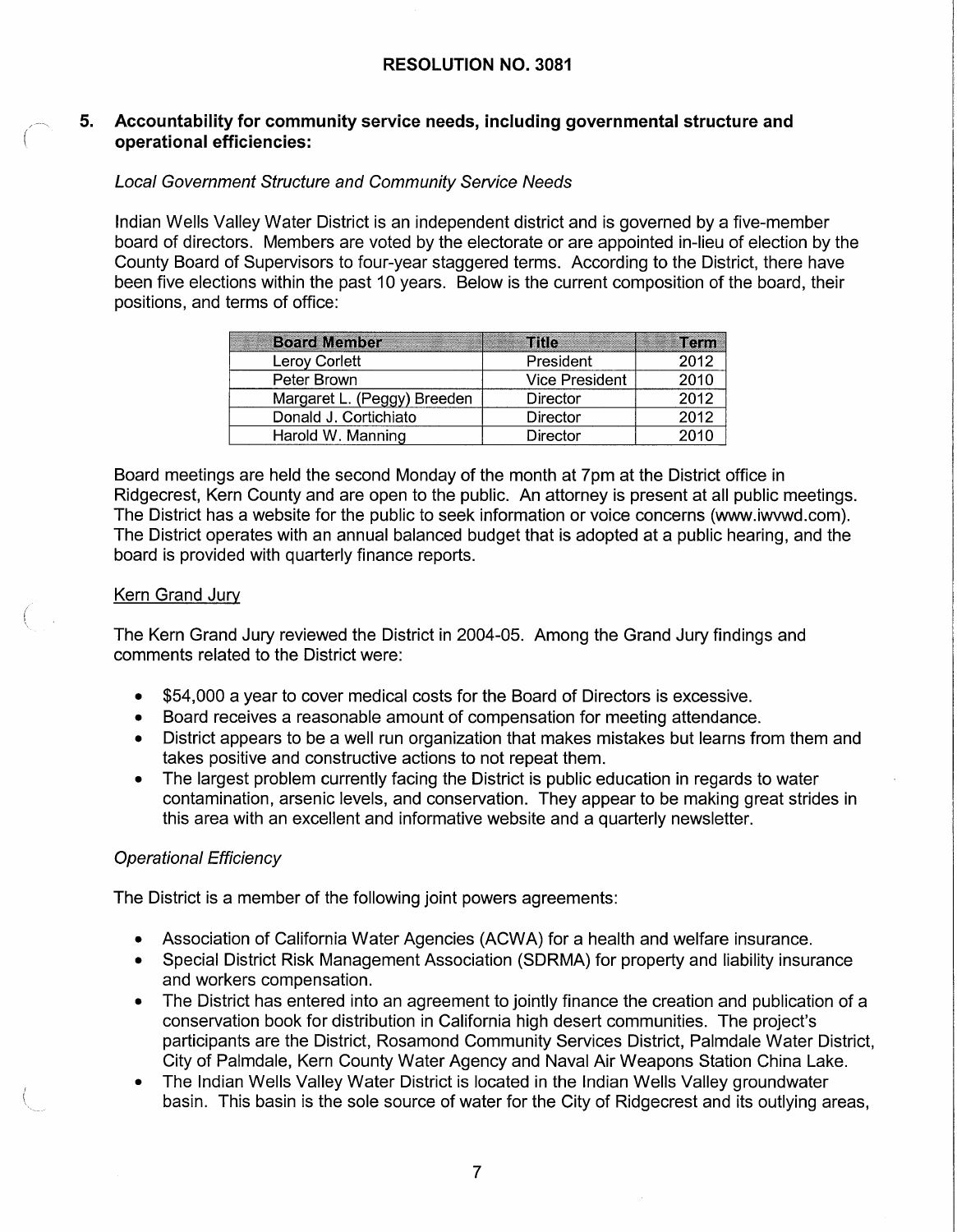the community of lnyokern, and the Naval Air Weapons Station. In the Indian Wells Valley, the Indian Wells Valley Cooperative Groundwater Management Group is currently addressing methods to quantify recharge into the basin. This group was formed in 1985 to encourage water conservation and preservation of the water resources within the Indian Wells Valley. The group is a public water data-sharing group consisting of the major water producers, government agencies, and citizens. Members include, but are not limited to, the Bureau of Land Management, City of Ridgecrest, Kern County, Eastern Kern County Resources Conservation District, Indian Wells Valley Water District, Kern County Water Agency, and the Naval Air Weapons Station, and Searles Valley Minerals Company. Additional information can be obtained from the group's website: www.iwvgroundwater.org.

The District utilizes the Indian Wells Valley Cooperative Groundwater Management Group for the submission of cooperative applications for grants. In addition, as a signatory to the Indian Wells Valley Cooperative Groundwater Management Plan, other agencies provide in-kind services related to groundwater quality and groundwater data collection. The Kern County Water Agency provides services related to database management for all of the signatories to the Plan.

Additionally, a groundwater model of the basin is being developed through a cooperative effort between the Indian Wells Valley Water District, the Navy, and Searles Valley Minerals. Currently, the Indian Wells Valley Water District is conducting an aquifer storage and recovery site evaluation and will soon begin a brackish water treatment pilot study in the Northwest Well Field. The Indian Wells Valley Water District has specific plans that establish emergency command teams; coordination procedures with local law enforcement, fire, medical, and other services; communications procedures; and stages of action.

#### Government Structure Options

(

There are two types of government structure options:

- 1. Areas served by the agency outside its boundaries through "out-of-agency" service contracts;
- 2. Other potential government structure changes such as consolidations, reorganizations, dissolutions, etc.

Out-of-Agency Service Agreements:

The District states that it does not provide services outside of its boundaries. However, it has established water rates for bulk hauled water for domestic household purposes and for commercial establishments.

Government Structure Options:

Kern County is the principal county for the District. Therefore, change of organization proceedings would be conducted by Kern LAFCO unless Kern LAFCO agrees to having exclusive jurisdiction vested in San Bernardino LAFCO and San Bernardino LAFCO agrees to assume jurisdiction pursuant to Government Code 56388.

**WHEREAS,** the following determinations are made in conformance with Government Code Section 56425 and local Commission policy: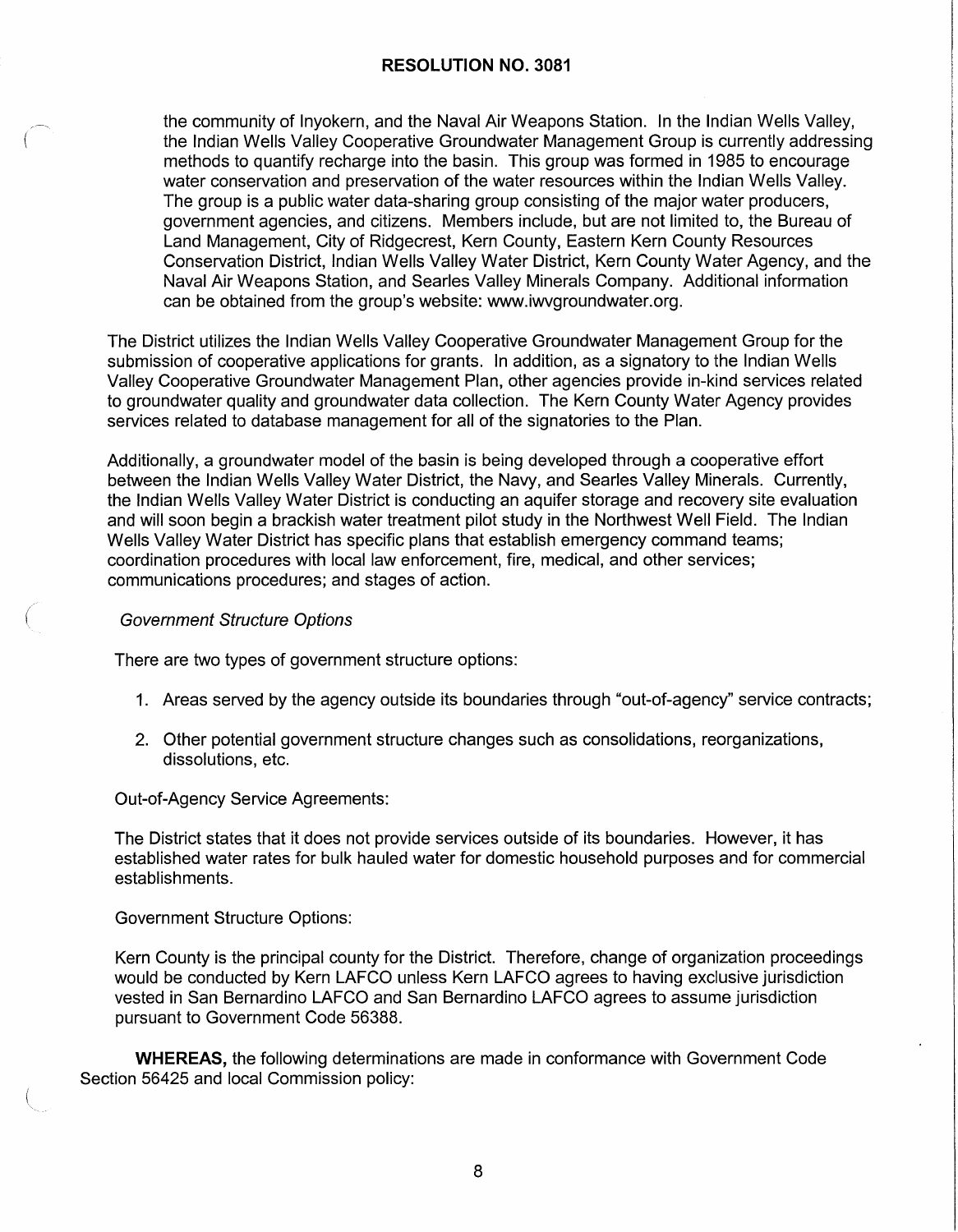# **1. Present and Planned Uses:**

*(* 

At present, the land uses within the San Bernardino County portion of the District include residential and vacant lands. The County of San Bernardino has assigned general plan land use designations of Resource Conservation and Rural Living. The land ownership breakdown within the district's boundary and sphere is identified in the table below. It is not anticipated that the portion within San Bernardino County will experience significant growth given the current land use patterns.

| <b>Land Owner</b>            | <b>Sq Miles</b>     | <b>Percentage</b> |
|------------------------------|---------------------|-------------------|
|                              | (Boundary & Sphere) |                   |
| US Bureau of Land Management |                     | 34.00%            |
| Private                      | 1.51                | 24.33%            |
| Military                     | 2.59                | 41.67%            |
| Total                        | 6.21                | 100.0%            |

source: County of San Bernardino, Information Services Department

#### **2. Present and Probable Need for Public Facilities and Services:**

The land use in the San Bernardino County area is mostly public lands with some residential. It is not anticipated that the portion within San Bernardino County will experience significant growth given the current land use patterns to warrant an increased need for service. Further, there is no need for services by the District on the military or Bureau of Land Management lands. For those within the District but not within one of its service zones, the District participates in the sale of bulk water, according to the District's rate ordinance.

# **3. Present Capacity of Public Facilities and Adequacy of Public Services**

The District supplies domestic retail water to customers in the City of Ridgecrest and surrounding areas. The sole supply source is the Indian Wells Valley Groundwater Basin. The District utilizes 11 wells that can produce up to 17 million gallons per day. According to the Kern LAFCO report, the District has stated that an additional 2,320 gallons per minute in production is needed to meet maximum daily demand with a 20% redundancy. Should one or two wells become unavailable during a maximum pumping day, the ability to meet demand would be compromised. In addition, there are two wells in standby status with one of the wells, Well 19, anticipated to be placed in inactive status and then destroyed.

Other than arsenic violations in Wells in 9A and 13, no other violations are identified in the 2008 Annual Water Quality Report. A review of the records on file since 2000 with the Lahontan Regional Water Quality Control Board does not identify any enforcement actions regarding the District.

The remaining facilities include ten water storage reservoirs with a combined storage capacity of 16.6 million gallons and over 1 million linear feet of transmission pipelines. The system is divided into five separate pressure zones which utilize six booster pumping plants. Water deliveries range from an average of 125 million gallons a month in the winter to 360 million gallons during the summer.

During FY 2008-09, the District invested \$2.1 million in mainline replacement, automated meter reading units, and security improvements.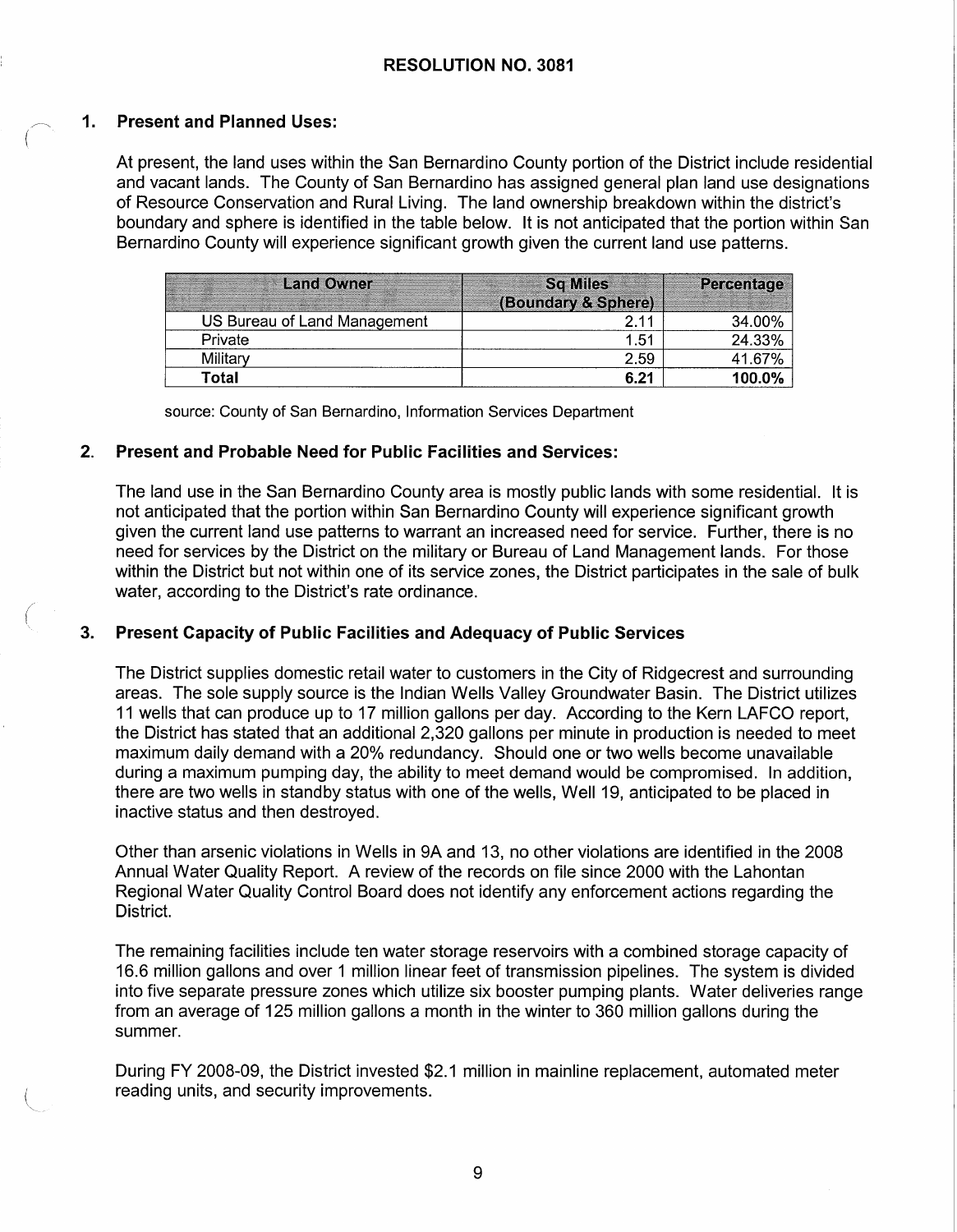Since the close of the 2008-09 fiscal year, in September 2009, the District entered into a 30 year Certificate of Participation debt agreement for \$20 million at an interest rate of 5.14%. The COP funds will be used to cover \$15.1 million in capital projects including arsenic treatment plants, the Ozone tank reservoir and well improvements, and \$2.9 million will be used to re-finance the 1999 Series Bond. However, the costs of the projects exceed the COP funds. The District has identified the capital costs of the projects to be:

- o \$12.1 million for the arsenic treatment plant
- o \$6.5 million for water supply improvement
- o \$1.5 million for the D-zone tank reservoir.
- o \$321,000 for finalization of brackish water treatment pilot program
- o \$100,000 for development of an aquifer storage and recovery project

# **4. Social and Economic Communities of Interest:**

The social and economic communities of interest are the City of Ridgecrest and the Naval Air Weapons Center - China Lake. The District is within the Kern Community College District and Sierra Sands Unified School District. The Sierra Sands Unified School District headquarters is located in Ridgecrest, Kern County, and all of its schools are located in Kern County.

# **5. Additional Determinations**

*(*   $\overline{\phantom{0}}$ 

- Legal advertisement of the Commission's consideration has been provided through publication in *The Daily Independent* through a publication of an 1/8<sup>th</sup> page legal ad, as required by law. In accordance with Commission Policy #27, an 1/8<sup>th</sup> page legal ad was provided in lieu of individual notice because the service review for the community, in aggregate, would have exceeded 1,000 notices.
- As required by State Law, individual notification was provided to affected and interested agencies, County departments, and those agencies and individuals requesting mailed notice.
- Comments from landowners/registered voters and any affected agency were reviewed and considered by the Commission in making its determinations.

**WHEREAS,** pursuant to the provisions of Government Code Section 56425(i) the nature, location, and extent of any functions or classes of services provided by the Indian Wells Valley Water District are established by Kern LAFCO, being the LAFCO of the principal county, as being retail water.

**WHEREAS,** having reviewed and considered the findings as outlined above, the Commission determines to acknowledge the sphere of influence of the Indian Wells Valley Water District in San Bernardino County to include its current boundaries and extending to the north to include Sections 25 and 36 of Township 26 South, Range 40 East Mountain Diablo Meridian, as outlined on the attached exhibit to this resolution.

**NOW, THEREFORE, BE IT RESOLVED** by the Local Agency Formation Commission of the County of San Bernardino, State of California, that this Commission shall consider this to be the sphere of influence for the Indian Wells Valley Water District; it being fully understood that establishment of such a sphere of influence is a policy declaration of this Commission based on existing facts and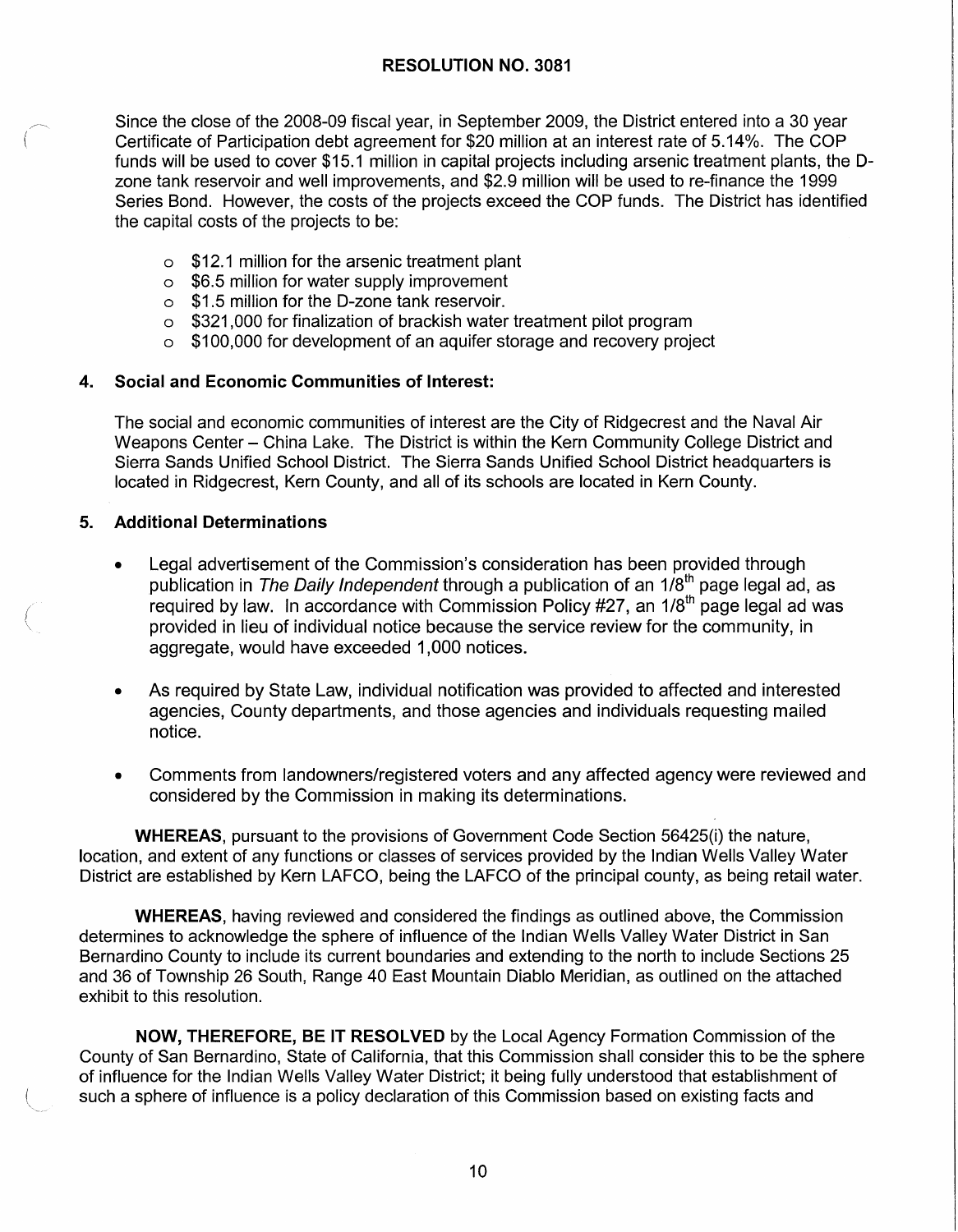circumstances which, although not readily changed, may be subject to review and change in the event a future significant change of circumstances so warrants;

**BE IT FURTHER RESOLVED** that the Local Agency Formation Commission of the County of San Bernardino, State of California, does hereby determine that Indian Wells Valley Water District shall indemnify, defend, and hold harmless the Local Agency Formation Commission of the County of San Bernardino from any legal expense, legal action, or judgment arising out of the Commission's acknowledgement of the sphere of influence, including any reimbursement of legal fees and costs incurred by the Commission.

**THIS ACTION APPROVED AND ADOPTED by the Local Agency Formation Commission of the County of San Bernardino by the following vote:** 

|  | AYES:          |                            | COMMISSIONERS: Biane, Cox, Curatalo, McCallon, Mitzelfelt,<br>Nuaimi, Pearson |  |
|--|----------------|----------------------------|-------------------------------------------------------------------------------|--|
|  | <b>NOES:</b>   | <b>COMMISSIONERS: None</b> |                                                                               |  |
|  | <b>ABSENT:</b> | <b>COMMISSIONERS: None</b> |                                                                               |  |
|  |                |                            |                                                                               |  |

**STATE OF CALIFORNIA** )

( **COUNTY OF SAN BERNARDINO** )

I, **KATHLEEN ROLLINGS-McDONALD, Executive Officer of the Local Agency Formation Commission of the County of San Bernardino, California, do hereby certify this record to be a full, true, and correct copy of the action taken by said Commission, by vote of the members present, as the same appears in the Official Minutes of said Commission at its meeting of January 20, 2010.** 

) **ss.** 

**DATED: JANUARY 22, 2010** 

HLEEN/ROLLINGS-McDONALD **Exécutive Officer**